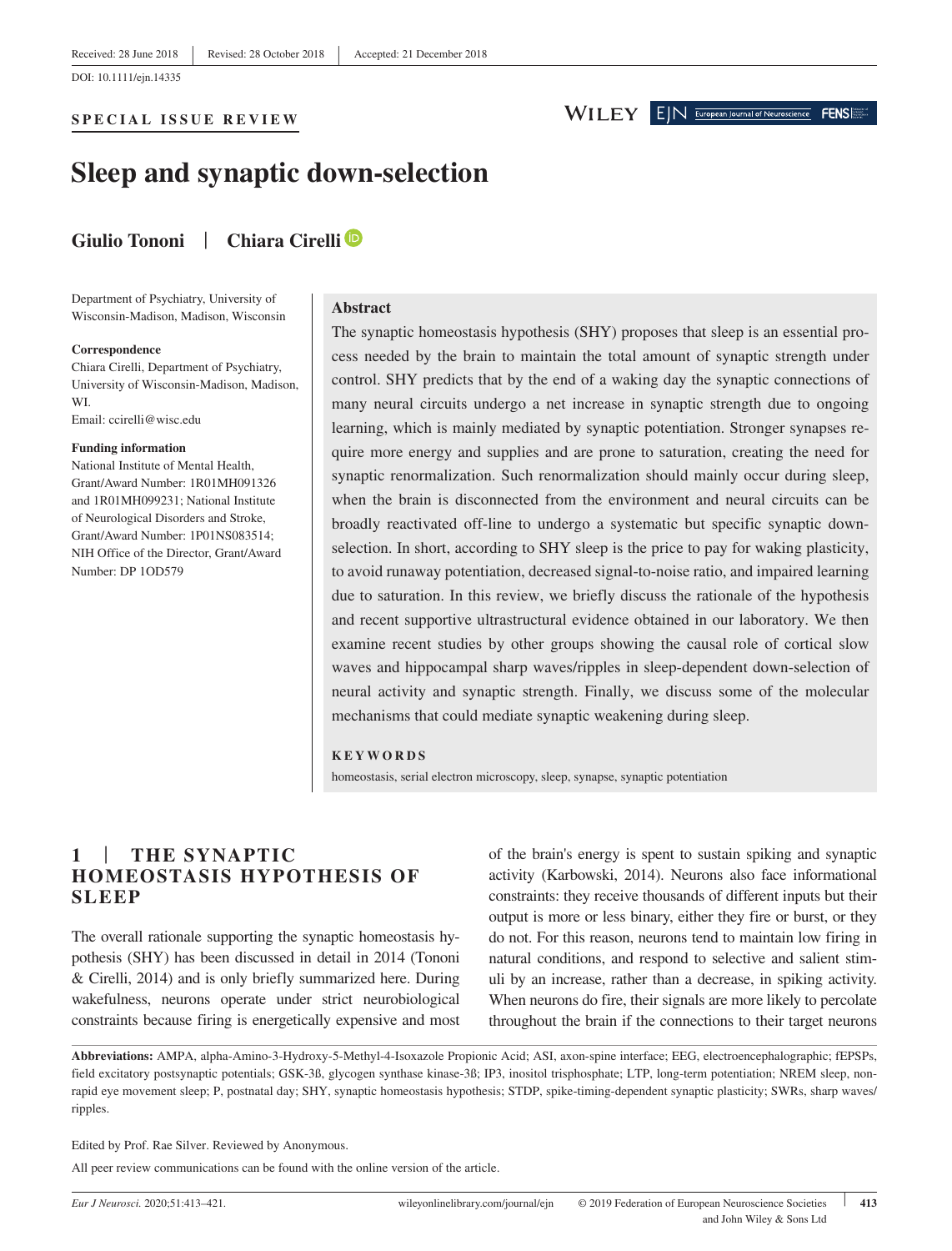**414 WILEY** EIN European Journal of Neuroscience **FENS** 

are strong. SHY suggests that new, salient events should then be learned through the strengthening of synapses rather than their weakening. Several examples of learning paradigms that lead to synaptic potentiation within the relevant neural circuits have been previously reviewed (Tononi & Cirelli, 2014). Other recently characterized cases include the selective strengthening of the synapses between mossy fibers and CA3 pyramidal neurons during contextual learning experience (Weng et al., 2018), the potentiation of synapses in layers 2–3 of primary motor cortex after rotarod training (Hayashi-Takagi et al., 2015), and the potentiation of auditory inputs to the lateral amygdala in fear conditioning (Nabavi et al., 2014). As discussed previously, however, while SHY does claim that wake should result in a net increase in synaptic strength and sleep in a net decrease across many/most brain circuits, it certainly does not rule out the occurrence of some synaptic depression in wake (e.g., in reversal learning) or of some potentiation in sleep (see Tononi & Cirelli, 2014), contrary to some recent claims (Puentes-Mestril & Aton, 2017; Frank & Seibt, 2018).

Synaptic strengthening due to ongoing learning creates the need for synaptic renormalization. Indeed, scientists have long considered how neural circuits deal with the plasticity/ stability dilemma, to avoid runaway potentiation and saturation of the ability to learn (Chistiakova, Bannon, Chen, Bazhenov, & Volgushev, 2015; Hinton, Dayan, Frey, & Neal, 1995; von der Malsburg, 1973; Oja, 1982). It is implicitly assumed that the brain is able to maintain overall synaptic homeostasis at all times, implying that any increase in synaptic strength in a specific neural circuit is more or less immediately counterbalanced by synaptic weakening in other neural networks not actively engaged in learning. According to SHY, instead, the overall balance in total synaptic strength is maintained across a longer time scale, that of the 24-hr sleep/wake cycle (Figure 1). Thus, there is a preferred time to learn, when we are awake, which is poised to lead to an absolute increase in synaptic strength in many brain circuits, followed by a preferred time for synaptic renormalization, when we are asleep. The sleeping brain is disconnected from the world — the defining feature of sleep — but thalamic and cortical neurons are broadly activated, allowing a comprehensive sampling of an animal's memories. Sensory disconnection therefore permits a systematic synaptic renormalization, and is the reason why this process should not happen during wake, when we are slave of the "here and now" and synaptic inputs are necessarily biased by a specific situation (Tononi & Cirelli, 2014). In this way, unlike models that attribute changes in synaptic plasticity to circadian time (Frank & Cantera, 2014), SHY offers a principled explanation for why sleep is needed (to renormalize the increase in synaptic strength during wake plasticity) and why it is characterized by disconnection from the environment (to ensure that the down-selection of synapses occurs in a smart, comprehensive manner).

While synaptic strength and firing rate are related, they can also be dissociated from each other. It is important to emphasize that according to SHY, the key regulated variable is synaptic strength, not firing rate (Tononi & Cirelli, 2014). This contrasts with the view that synaptic homeostatic mechanisms have the ultimate goal of maintaining neuronal output within a physiological range (for a recent discussion, see Styr & Slutsky (2018)). This view has been challenged by experiments with different models of visual deprivation, which leads to an early decrease in spiking activity in visual cortex followed by an increase. Several studies found that these changes in firing rates are fast and may precede synaptic changes, with one of the key underlying mechanisms being the disinhibition of excitatory pyramidal neurons in response to decreased activity of inhibitory interneurons (Aton et al., 2013; Huang, Hokenson, Bandyopadhyay, Russek, & Kirkwood, 2015; Kuhlman et al., 2013). Other recent experiments also found that changes in firing rate are not the ultimate consequence of synaptic plasticity, as is often assumed, but rather a necessary condition for the occurrence of synaptic homeostasis (Bridi et al., 2018).



**FIGURE 1** Schematic diagram describing the synaptic homeostasis hypothesis (SHY). Due to ongoing learning, synaptic strength increases during wake (the light phase in humans and diurnal animals) in many brain circuits (red lines in the sagittal view of the human brain). During sleep, when the brain is disconnected from the environment, most, if not all circuits undergo synaptic down-selection (green lines). Sleep-dependent renormalization depends on specific patterns of activity during NREM sleep, the UP states of the cortical slow waves and hippocampal sharp waves/ripples (SWR). At the synaptic level, the accumulation in the spine of Homer1a, Arc, GSK-3ß and other proteins likely controls the endocytosis of glutamatergic receptors, and thus synaptic weakening. ASI, axon-spine interface (red line); AMPARs, AMPA receptors. The slope used to measure cortical evoked responses is indicated (steeper slope indicates greater response)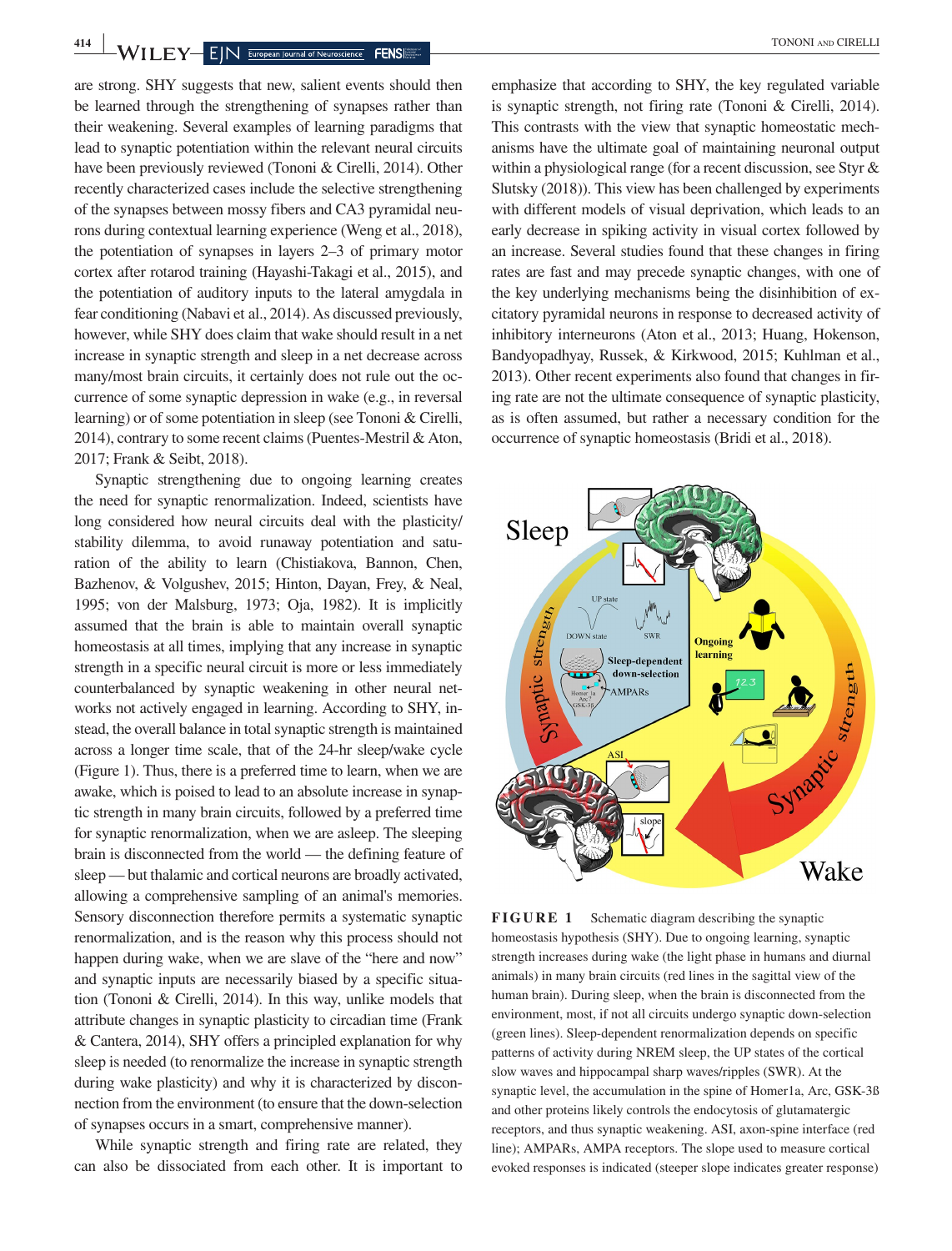# **2** | **SUPPORTING EVIDENCE AND RECENT ULTRASTRUCTURAL STUDIES**

Early experiments tested the key prediction of SHY that overall synaptic strength should increase during wake and decrease during sleep. There are several markers of synaptic strength, some more direct than others (Cirelli, 2017), but the overall emerging picture is consistent with SHY's prediction. For instance, the expression of excitatory glutamatergic AMPA (Alpha-Amino-3- Hydroxy-5-Methyl-4-Isoxazole Propionic Acid) receptors, when measured at the synaptic level in the rat cerebral cortex and hippocampus of adult rats (Vyazovskiy, Cirelli, Pfister-Genskow, Faraguna, & Tononi, 2008) and in the postsynaptic densities taken from the whole forebrain of post-adolescence mice (Diering et al., 2017), is higher after wakefulness than after sleep (cytoplasmic presence/ absence of immunoreactivity for these receptors, as reported in (Del Cid-Pellitero, Plavski, Mainville, & Jones, 2017), is not a measure of synaptic strength). Evoked responses and field excitatory postsynaptic potentials (fEPSPs) recorded in vivo also increase with wake duration and decrease during sleep in cortex and hippocampus of adult rodents and humans (Huber et al., 2013; Norimoto et al., 2018; Vyazovskiy et al., 2008), although cortical evoked responses are also modulated by circadian time (Ly et al., 2016). In both rodents and humans, it is more difficult to induce long-term potentiation (LTP)-like plasticity after prolonged wake (Fattinger et al., 2017; Kuhn et al., 2016; Vyazovskiy et al., 2008). Larger evoked responses and fEPSPs during wake reflect increased cortical excitability, which may result from increased synaptic strength due to greater expression of AMPA receptors, or increased intrinsic excitability, due to changes in voltage- and calcium-dependent ion channels. However, it is increasingly appreciated that synaptic plasticity and intrinsic excitability often change in the same direction and support each other during learning, under the control of the same set of neurotransmitters and neuromodulators (Kim & Linden, 2007; Titley, Brunel, & Hansel, 2017). For a recent review that summarizes sleep/wake changes in both synaptic strength and neuronal excitability see (Niethard, Burgalossi, & Born, 2017).

Since stronger synapses are also bigger, a stringent prediction of SHY is that the majority of synapses should grow with wake and shrink with sleep. Using serial block face electron microscopy, we recently reconstructed ~7,000 synapses in the cortex of adolescent mice and found that the axon-spine interface, the direct area of contact between pre-synapse and post-synapse, decreases on average by 18% after 6–8 hr of sleep as compared to 6–8 hr of wake, independent of whether wake occurs during the day or the

night (de Vivo et al., 2017); similar results were found after measuring the size of the spine head in all  $\sim$ 7,000 synapses). Sleep-dependent synaptic renormalization was found in small and medium size synapses, which together represent ~80% of all synapses, but not in the largest synapses. At the population level, the decrease in synapse size during sleep could be described as size-dependent downscaling, that is, small and medium size synapses shrank during sleep in a multiplicative manner, proportional to their size. Another study in post-adolescence mice imaged cortical spines twice a day for three consecutive days using two-photon microscopy, averaging all time points and focusing on the stable spines that persisted for at least 2 days. It found that the majority of spines were smaller 4 hr into the light phase, when mice are likely to be asleep (but animals were not implanted for electroencephalographic [EEG] recording), as compared to 4 hr into the dark phase, after mice had been mostly awake (Diering et al., 2017). The changes were specific for the larger spines that had a higher content of AMPA receptors. As mentioned before, according to SHY, the goal of sleep is to renormalize total synaptic strength, but total does not mean that all synapses need to be renormalized. The two cited studies (Diering et al., 2017; de Vivo et al., 2017) agree that in the brain region tested most, but not all, synapses shrink with sleep but disagree on whether sleep-dependent renormalization preferentially targets small or large synapses, an important point to be addressed in future experiments. As we discuss below, it will also be useful to assess whether sleep-dependent renormalization, which can be described as multiplicative downscaling at the population level, remains so at the level of individual synapses. The de Vivo et al. study (de Vivo et al., 2017) was performed in layer 2 of two primary cortical areas (motor and sensory cortex) of adolescent mice; it remains to be investigated whether similar changes occur earlier or later in life, in other layers and areas of the cerebral cortex, and in other brain regions.

# **3** | **ROLE OF NEURONAL ACTIVITY IN SLEEP-DEPENDENT DOWN-SELECTION: THE UP STATES OF CORTICAL SLOW WAVES**

An important goal for the future is to identify the mechanisms underlying the synaptic renormalization afforded by sleep. The comprehensive and yet selective nature of this process must account for the many diverse effects of sleep at the cognitive level, from memory consolidation to forgetting (Feld, Weis, & Born, 2016). Bridging the gap between molecular, ultrastructural, and cellular changes on one hand, and behavioral and cognitive effects on the other hand, remains a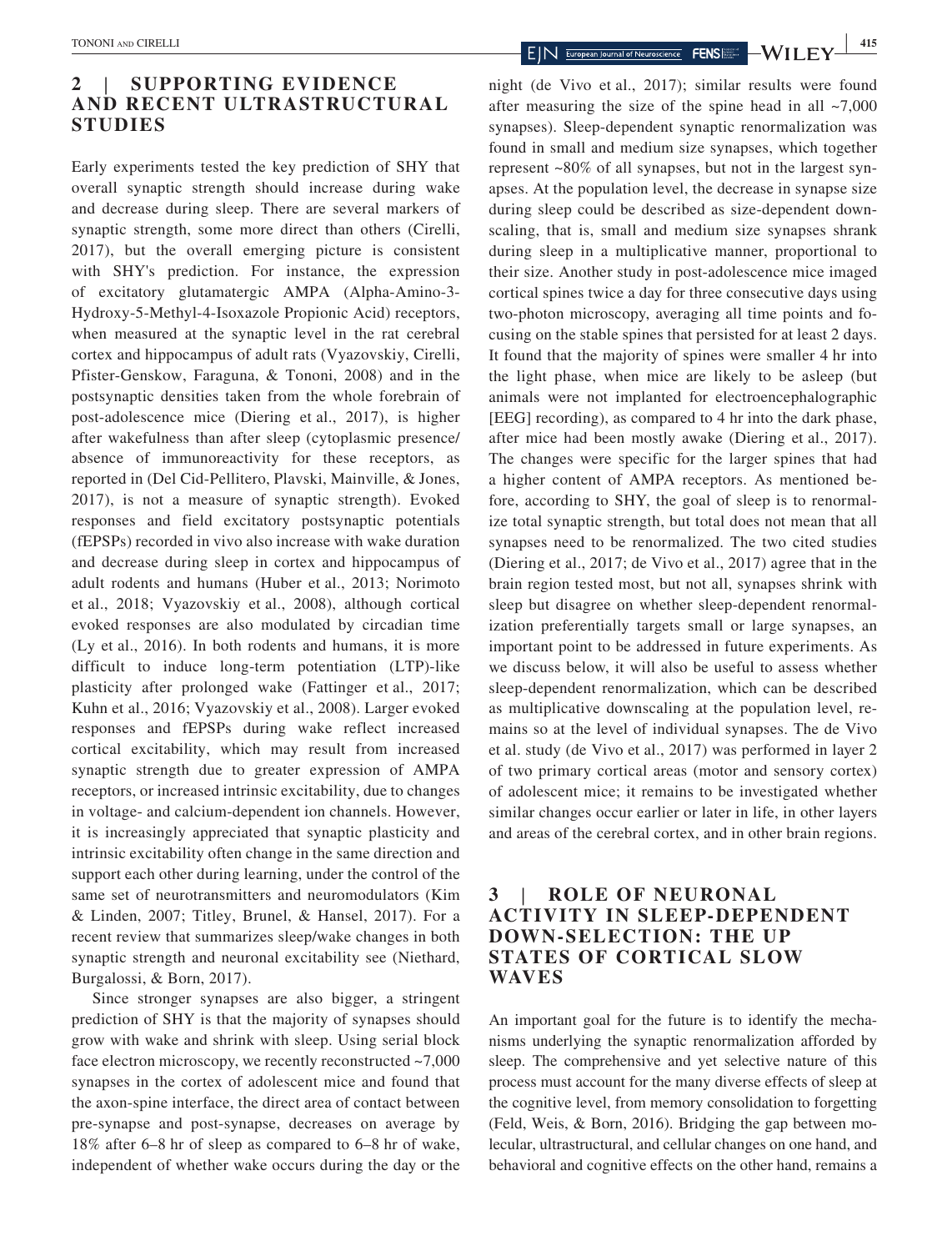challenge. Even more so since, it is increasingly appreciated that all these processes, from the turnover of spines (Berry & Nedivi, 2017) to "memory" (Kukushkin & Carew, 2017) are highly dynamic, change constantly due to ongoing stimulation, and include multiple overlapping windows that span from minutes to days and weeks. Yet, the past few years have seen significant progress and two general principles have emerged that will be discussed below. First, neuronal activity during sleep is crucial for down-selection to occur. Second, sleep-dependent renormalization seems to spare those neurons and/or synapses that are most active during sleep. These principles were established in the mammalian brain and it is still unknown whether they apply to non-mammalian animal species.

Neuronal activity during non-rapid eye movement (NREM) sleep, which in mammals accounts for 70%–80% of total sleep, is important for sleep-dependent downselection. More specifically, new studies point to the key role of spiking activity during cortical slow waves and hippocampal sharp waves/ripples (Gulati, Guo, Ramanathan, Bodepudi, & Ganguly, 2017; Norimoto et al., 2018). During NREM sleep, thalamic and cortical neurons are bistable, oscillating roughly every second between an UP/ON period of firing and a DOWN/OFF period of neuronal silence (Steriade, Timofeev, & Grenier, 2001). This slow oscillation occurs more or less synchronously across all neurons, allowing their pooled activity to be detected at the cortical surface as large slow waves. In a recent series of experiments, the link between ON states and sleep-dependent down-selection of neuronal activity was demonstrated by studying how sleep affects neuroprosthetic learning (Gulati et al., 2017). In this paradigm, adult rats are trained to control the angular velocity of a feeding tube by directly pairing behavior with the firing rate of a few neurons in primary motor cortex, only two cells in each animal. At the beginning of the training session, the experimenter selects a single pair of "direct trained" units whose activity will causally control the movement of the tube. Successful learning occurs in a 2-hr session and leads to a task-dependent increase in firing in the trained neurons, as well as in many "indirect" units whose activity is modulated by the task but does not control the tube. It was found that rats performed better if they were allowed to sleep after learning. Moreover, after sleep, task-dependent activity changed in opposite direction in direct and indirect neurons: most direct units (67%) showed a slight but significant (7%) increase in peak firing during the task relative to baseline firing, while the great majority of indirect units (90%) showed a substantial decrease in peak activity (−32%). Furthermore, lack of firing during sleep predicted down-selection, suggesting how sleep can identify which neurons should undergo down-selection and which should be spared. According to the authors, this is how sleep can solve the credit assignment problem: it decreases non-causal activity of the many indirect units while at the same time promoting the sparse activation pattern of the few neurons that are causally linked to behavior. The same study also used closed-loop optogenetic inhibition to reduce firing during the ON/UP states of the slow oscillation. This manipulation prevented both the post-sleep improvement in neuroprosthetic learning and the task-related decline in non-causal firing, even if the duration of NREM sleep was not affected. The same optogenetic manipulation during the DOWN/OFF periods had no effect, showing that spiking activity during the UP state of the slow oscillation is required for down-selection to occur. In summary, the study shows that post-learning sleep leads to a slight increase in firing in a small set of neurons whose activity was causally linked to learning the task, and to a greater decrease in firing in a larger set of indirect neurons.

## **4** | **ROLE OF NEURONAL ACTIVITY IN SLEEP-DEPENDENT DOWN-SELECTION: HIPPOCAMPAL SHARP WAVES/ RIPPLES**

Sharp waves/ripples (SWRs) are large high-frequency field potentials recorded from the hippocampus. They occur mainly during NREM sleep, as well as during quiet, nonexploratory wake. It is well established that neurons activated during exploration and learning are preferentially reactivated with a similar sequential pattern of firing during SWRs (the so-called "replay," Buhry, Azizi, & Cheng, 2011). Moreover, disruption of SWRs impairs memory (Girardeau, Benchenane, Wiener, Buzsaki, & Zugaro, 2009), suggesting that they play an important role in memory consolidation (Rasch & Born, 2013). The replayed neuronal activity during SWRs has long been considered a likely candidate to induce synaptic potentiation (Buzsaki, 1989). A recent study showed instead that SWRs promote synaptic weakening (Norimoto et al., 2018). The authors first replicated a previous finding that SWRs become more frequent after spatial learning. Then they showed in vivo in adult mice that closed-loop optogenetic inhibition of SWRs prevents the decline in the slope of hippocampal fEPSPs that normally occurs in sleeping mice. The authors also took advantage of an in vitro model of SWRs, the obliquely cut hippocampal slices, which spontaneously emit SWRs. As in vivo in adult mice, in these slices taken from adolescent mice, the occurrence of SWRs led to a progressive decline in the fEPSPs slope that could be blocked by optogenetic inhibition of SWRs. By contrast, the fEPSPs did not decline in horizontal slices that lacked SWRs. Two-photon imaging also showed that the head size of most CA1 spines decreases with time in spontaneously emitting SWRs slices. The decrease occurs in thin and stubby spines but not in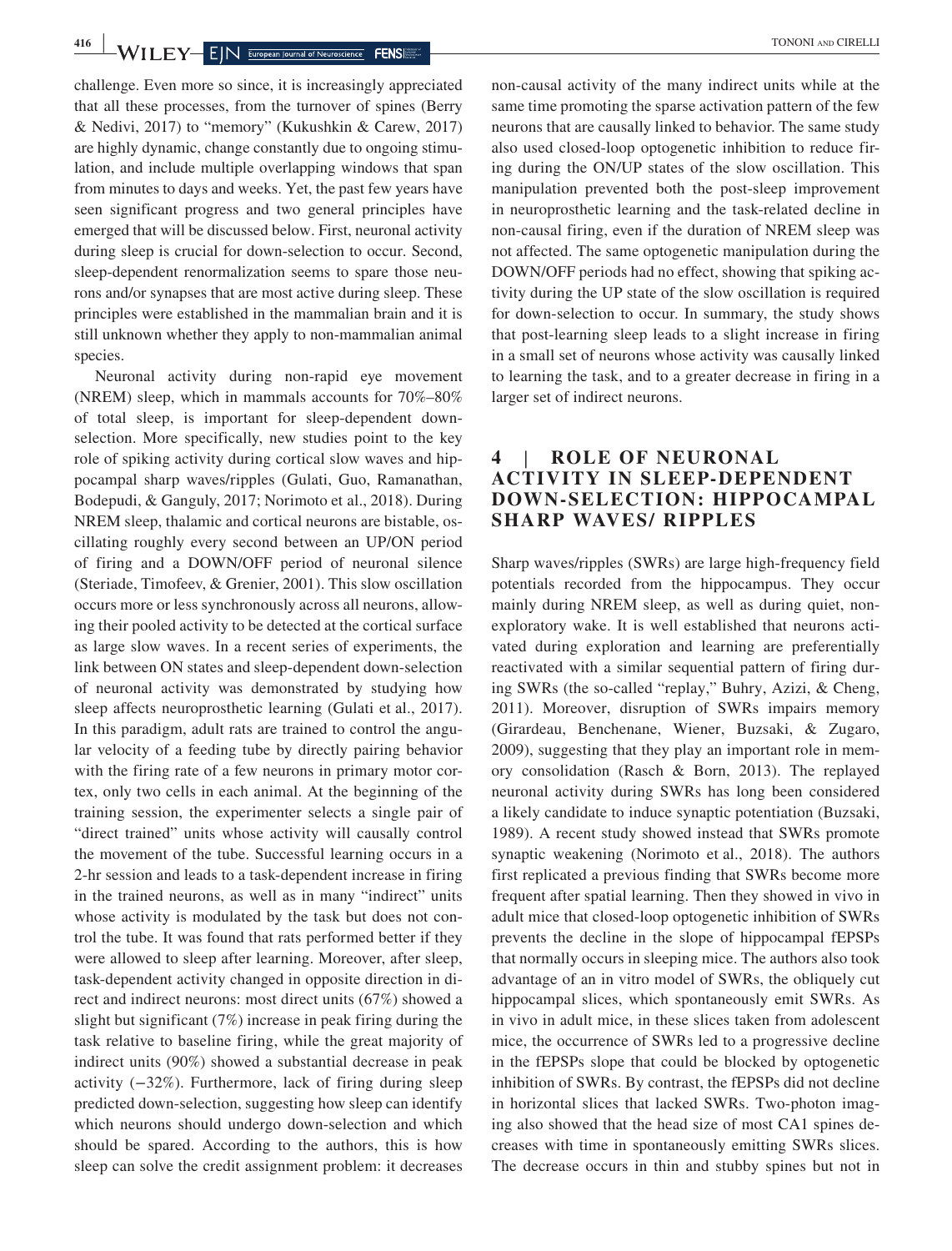mushroom spines, which are the largest, consistent with the findings in mouse cortex (de Vivo et al., 2017). The study also confirmed, both in vitro and in vivo, that hippocampal place cells recently activated during exploration were more likely to be reactivated during subsequent SWRs. These cells maintained their firing rate in the course of sleep, while neurons not engaged in previous learning decreased their firing during sleep. This last finding is consistent with the results after neuroprosthetic learning, when trained neurons showed the strongest increase in task-related firing and did not decrease their activity in the course of sleep (Gulati et al., 2017).

In another recent study, pyramidal neurons in the CA3 and CA1 hippocampal regions were recorded for 10 min while adult rats explored a familiar track, and during the first 5 min after the animals were moved to a rest box (Sadowski, Jones, & Mellor, 2016). As expected some place cells that fired while the rat was on the track were reactivated in the early post-run quiescent period. The specific spike train reactivation pattern of these neurons was then used to stimulate CA3 and CA1 cells in hippocampal slices of naïve rats. This stimulation in most cases led to synaptic potentiation of CA3 to CA1 synapses, provided that the ripple pathway was also stimulated to match the level of depolarization associated with SWRs in vivo. Thus, synaptic potentiation can be elicited in vitro using spike train patterns and depolarization levels that match those associated with SWRs in vivo. The slice preparation used in this study lacks SWRs, and is unknown whether in vivo, or in slices spontaneously emitting SWRs, the reactivated CA3 to CA1 synapses would show net synaptic potentiation, net synaptic depression, or no net change (lack of synaptic depression). As discussed by the authors, the reactivation pattern used in vitro was recorded during the first 5 min after the end of the run, when the animals are settling down but are most likely awake rather than in NREM sleep. A related previous study found that CA3-CA1 spike train reactivation patterns could not induce synaptic potentiation unless a cholinergic agonist was added to the slices, to match the high cholinergic tone present during exploration (Isaac, Buchanan, Muller, & Mellor, 2009). Thus, age differences (adolescent vs. adult animals) or the fact that Norimoto and colleagues studied spontaneously emitting SWRs slices, while Sadowski and colleagues did not, may explain the different results. Another possibility however, which would be consistent with the findings in vivo and in vitro (Norimoto et al., 2018; Sadowski et al., 2016) is that SWRs lead to net potentiation of specific synapses in the early wake immobility immediately after the run, when the cholinergic tone is high (Teles-Grilo Ruivo et al., 2017). The same reactivated synapses would only maintain, but do not increase, their strength during NREM sleep, when cholinergic levels are low.

# **5** | **DOWNSCALING OR DOWN-SELECTION?**

The studies just discussed the point to being co-active during sleep as a key mechanism that allows neurons to escape the down-selection. But while these studies looked at overall spiking activity, future experiments will need to test whether, and to which extent, sleep-dependent renormalization is synapse-specific. For the synaptic data that we collected in cortex using electron microscopy, we first tested whether a scaling mechanism could account for the sleep-dependent decline in synaptic size that we observed after sleep, and it did. Then, we applied Monte Carlo simulations on bootstrapped data to test which kind of scaling could best explain the results. The answer was size-dependent multiplicative scaling. Size-dependent, because a minority of synapses, the largest ones, did not scale. Multiplicative, because the great majority of synapses that did scale (80% of all synapses) shrank by an amount proportional to their size. This statistical analysis could only be done at the population level, because we could not follow the same synapse across the sleep/wake cycle. The results therefore do not mean that the renormalization afforded by sleep should be multiplicative at the level of each individual synapse. In fact, according to SHY, only a specific process of down-selection can explain how sleep at the same time promotes new learning, memory consolidation, integration of new facts into the overall body of previous knowledge, gist extraction, and forgetting (Tononi & Cirelli, 2014). As previously discussed (Tononi & Cirelli, 2014), several different synaptic rules are in theory compatible with renormalization as predicted by SHY, and several of them were successfully tested in our laboratory using computer simulations. They included a downscaling rule where all synapses decrease in strength proportionally but those that end up below a minimal threshold become virtually ineffective (Hill, Tononi, & Ghilardi, 2008); a modified spike-timing-dependent synaptic plasticity (STDP) rule by which stronger synapses are depressed less than weaker ones (Olcese, Esser, & Tononi, 2010); and a "protection from depression" mechanism (Hashmi, Nere, & Tononi, 2013; Nere, Hashmi, Cirelli, & Tononi, 2013). With this last rule, when a neuron fires strongly during sleep because many of its inputs are co-activated, then its synapses are protected from depression rather than being potentiated as during wake. The end result of this protection from depression is not an absolute increase in synaptic strength but a relative potentiation, relative to all other synapses that depress during sleep. At the time of these computer simulations, there were no experimental data that could suggest which, if any, of these rules would work in vivo. A new study, however, shows that a protection from depression rule applies in vivo, at least under urethane anesthesia that is believed to closely mimic the UP and DOWN states of NREM sleep (Gonzalez-Rueda, Pedrosa, Feord,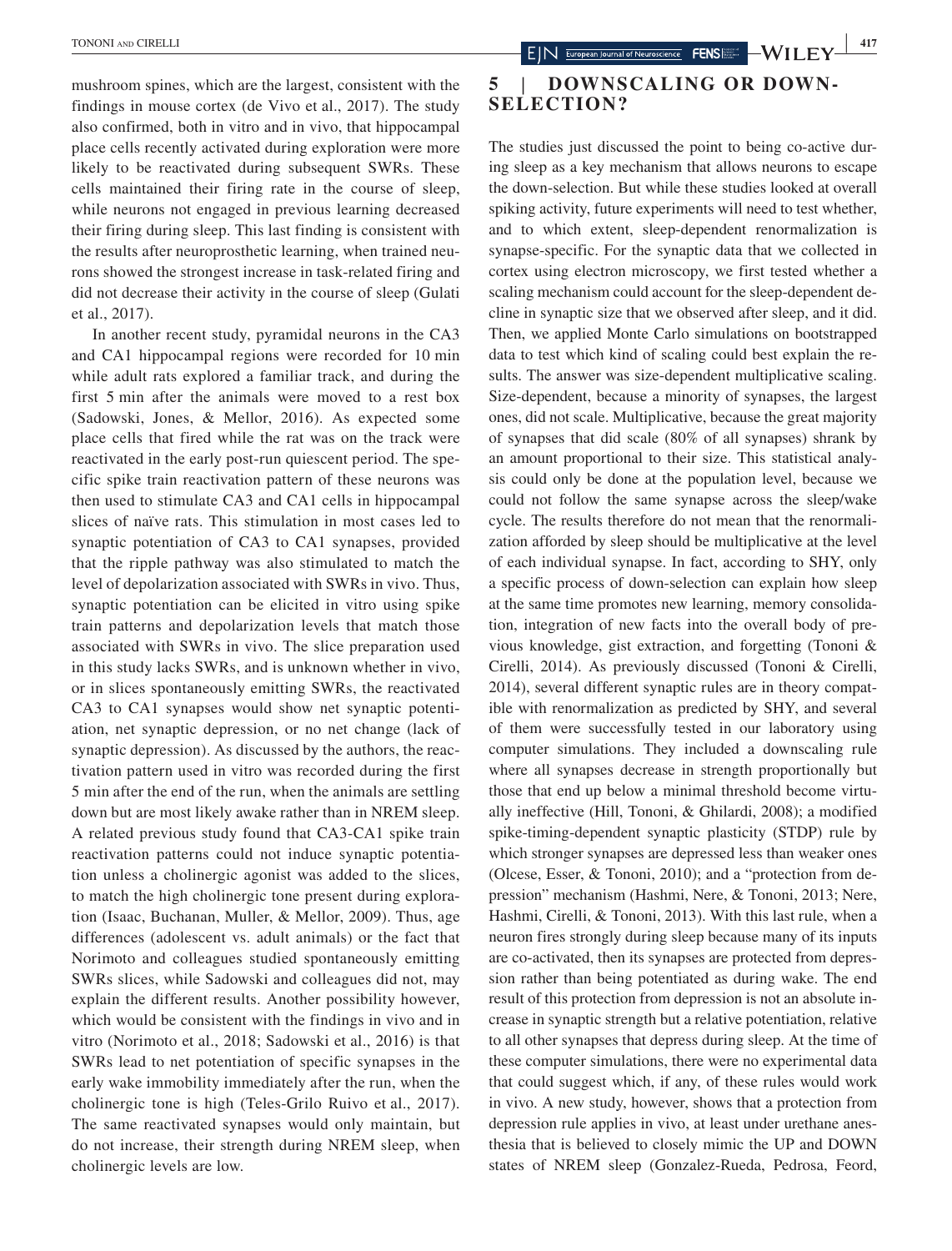Clopath, & Paulsen, 2018). The experiments were performed in the mouse barrel cortex and involved the optogenetic stimulation of layer 4 presynaptic afferents coupled with wholecell recordings of the target pyramidal neurons in layer 2/3. According to the canonical STDP rules, presynaptic activation can lead to either no change in synaptic strength, synaptic depression, or synaptic potentiation depending on the absence, presence, and exact timing of postsynaptic spiking. The study found that these conventional rules apply when neurons were stimulated during the DOWN states when they are usually silent. During the UP states instead, when neurons fire spontaneously, the STDP rules were strongly biased toward synaptic depression. Specifically, after stimulation of layer 4 to layer 2/3 connections, synaptic strength never significantly increased, it remained unchanged when presynaptic activation was quickly followed by postsynaptic activity, and it decreased when postsynaptic activity either preceded presynaptic activation or followed it at long intervals. This synaptic depression associated with the UP states was mainly characterized in young animals and persisted at significant but smaller levels in older mice (mean depression in %, P [postnatal day]16-P21 =  $63\%$ , P30-P50 =  $71\%$ ). Neurons rarely if ever fire during the DOWN states, and during sleep UP states last longer than DOWN states. Thus, the authors reasonably concluded that if the results hold during natural sleep, and in both young and adult animals, this rule could explain how sleep can lead to diffuse but synapse-specific synaptic renormalization: synapses strengthened during wake, as well as those that are most coherently reactivated during sleep, would be more likely to show coincident firing during the UP states and thus be protected from synaptic depression (Gonzalez-Rueda et al., 2018). It would be, indeed, a smart synaptic down-selection (Tononi & Cirelli, 2014).

## **6** | **MOLECULAR CANDIDATES FOR SLEEP-DEPENDENT SYNAPTIC DOWN-SELECTION**

Recent studies are also starting to identify specific proteins that could play a major role in synaptic weakening during sleep. In excitatory synapses, increases and decreases in strength ultimately depend, respectively, on the insertion or removal of glutamatergic AMPA receptors. Molecules involved in the trafficking of these receptors to and from the synaptic surface are therefore likely candidates to mediate sleep-dependent synaptic down-selection. One of these proteins is Homer1a, a dominant negative short variant form of Homer induced in response to neuronal activation. Homer1a was one of the first immediate early genes whose expression was found to increase in many brain regions during wake relative to sleep, and genetic and electrophysiological studies had linked its expression to the homeostatic regulation of sleep (Cirelli, Gutierrez, & Tononi, 2004; Franken, Chollet, & Tafti, 2001; Mackiewicz, Paigen, Naidoo, & Pack, 2008; Maret et al., 2007). A recent study (Diering et al., 2017) confirmed that Homer1a levels are higher in wake than in sleep when measured in whole brain tissue. It also found, however, that the opposite was true in the postsynaptic density, where Homer1a accumulated during sleep. The authors further showed that inside the synapse, Homer1a displaces the long forms of Homer that normally link Group I metabotropic glutamate receptors to inositol trisphosphate receptors. The disassembly of this signaling complex ultimately leads to the removal of AMPA receptors from the synaptic surface. It was also shown that the entry of Homer1a in the spine is prevented by noradrenaline, which is high during active wake, and promoted by adenosine, which accumulates with wake duration and promotes sleep. Moreover, the entry of Homer1a in the spine occurs in sleepy mice, which were sleep deprived using just mild cage shaking that presumably is associated with low noradrenaline levels, but does not happen in mice treated with amphetamines (Diering et al., 2017), nor in mice kept awake by exploration of novel objects (Dr. Graham Diering, personal communication). Thus, these results suggest a possible gating mechanism that accounts for why Homer1a is induced during wake but accumulates in the synapses during sleep (Diering et al., 2017).

Arc is another immediate early gene whose expression in the cerebral cortex is higher after wake than after sleep (Cirelli & Tononi, 2000). Arc is upregulated in excitatory glutamatergic neurons when synaptic activity increases, and recent experiments showed that like for Homer1a, the accumulation of Arc inside the spines promotes the endocytosis of AMPA receptors and synaptic weakening. More specifically, after increased activity and LTP-inducing stimuli, Arc avoids the potentiated synapses and accumulates in the less activated spines, resulting in their weakening (El-Boustani et al., 2018; Okuno et al., 2012). Arc is therefore an intriguing candidate to reverse-tag synapses destined to depression. However, whether this synapse-specific mechanism is at work during sleep remains to be tested (Honjoh et al., 2017).

Finally, another recent study identified a potential candidate to tag the synapses that need to be protected from downselection, the opposite of what Arc would do. The experiments were performed in acute slices of adolescent mouse medial entorhinal cortex, which maintain UP/DOWN states like those seen during NREM sleep (Bartram et al., 2017). Using whole-cell recordings from pyramidal neurons of layer 3, it was found that inputs arriving during the UP states underwent synaptic weakening unless they were paired with postsynaptic spiking. When pre- and post-firing co-occurred, synaptic strength did not change, consistent with the protection from depression rule identified in vivo under urethane anesthesia (Gonzalez-Rueda et al., 2018). Inputs arriving during the DOWN states were also unchanged. The UP state-dependent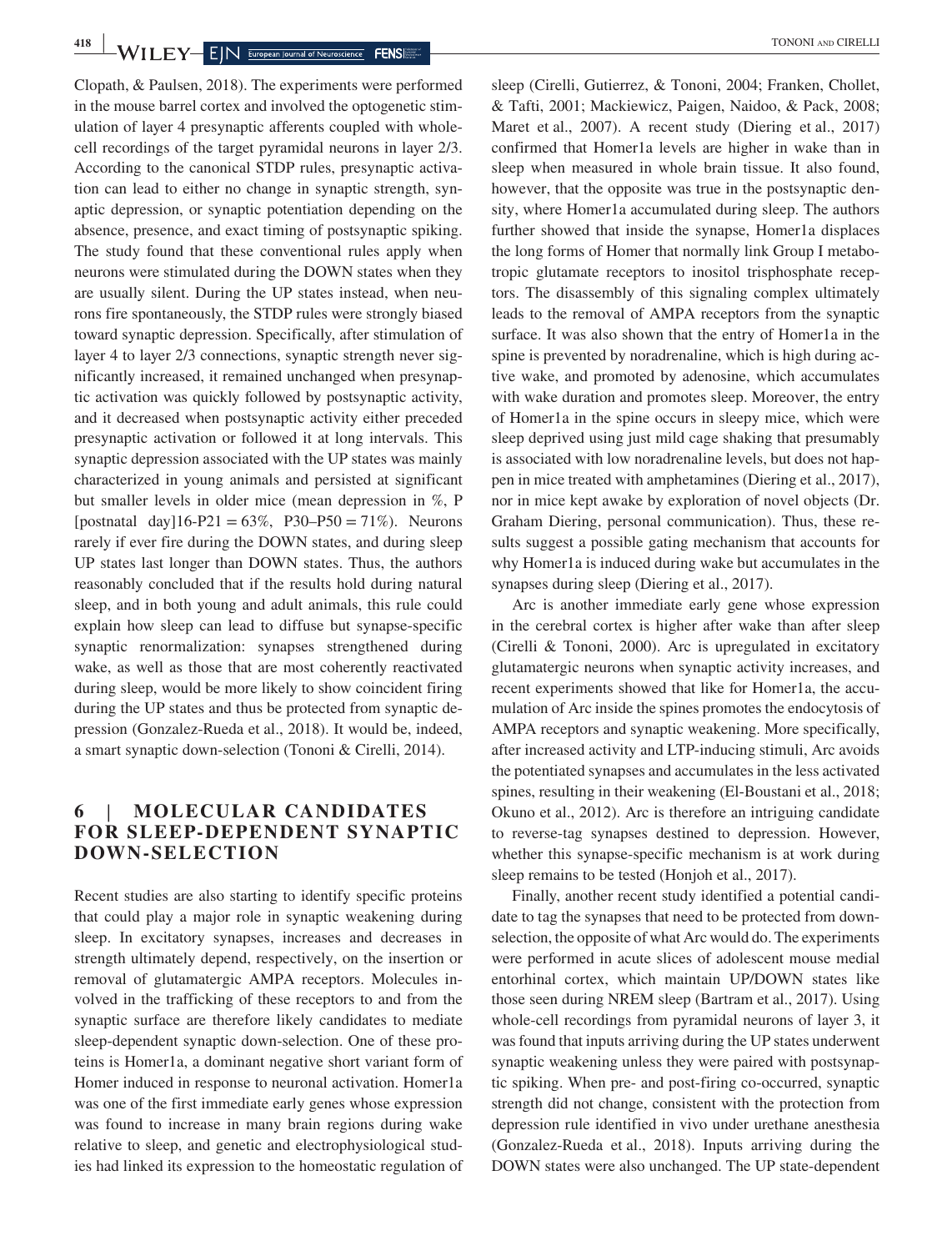synaptic weakening required postsynaptic NMDA receptors and the activity of glycogen synthase kinase-3ß (GSK-3ß), an enzyme involved in long-term synaptic depression. The induction of LTP leads to GSK-3ß phosphorylation at Serine 9, which blocks its activity and prevents the induction of longterm depression in the same synapses (Peineau et al., 2007). Of note, in adult rats, levels of phosphorylated GSK-3ß are higher in wake than in sleep (Vyazovskiy et al., 2008). Thus, the phosphorylation of GSK-3ß could be a mechanism to tag synapses potentiated during wake and protect them from weakening during the following sleep period.

# **7** | **CONCLUSIONS**

In this review, we focused on some recent experiments in cortex and hippocampus, both in vitro and in vivo, which show how specific patterns of neuronal activity during NREM sleep play an essential role in sleep-dependent downselection (Figure 1). Neurons that are co-active during learning are more likely to co-fire during subsequent NREM sleep and thus be protected from down-selection. After sleep, these neurons maintain or slightly increase the overall level of activity that they had after learning, but we do not know what happens to their synapses. Are they all protected or only the synapses engaged in learning? To answer this question, one will need to comprehensively measure both synaptic activity and spiking activity in vivo in neurons engaged in a specific task, as well as in control neurons not involved in learning. We also reviewed studies that identified a few candidate molecules, such as Homer1a, Arc, and GSK-3ß, whose accumulation inside the spine either triggers or blocks the endocytosis of glutamatergic receptors. It is likely that other candidates will be discovered. The challenge for the future will be to show which of these mechanisms are active in vivo under conditions of physiological sleep, and to link changes at the synaptic level with behavioral and cognitive outcomes. Despite the difficulty of these experiments, there has been great progress in the past few years, and one can start seeing how the complicated process of sleep-dependent renormalization could lead to cognitive benefits.

### **ACKNOWLEDGEMENTS**

This work was supported by NIH Grants DP 1OD579 (G.T.), 1R01MH091326 (G.T.), 1R01MH099231 (G.T., C.C.), and 1P01NS083514 (G.T., C.C.).

### **CONFLICTS OF INTEREST**

The authors declare no competing financial or non-financial interests.

## **AUTHORS' CONTRIBUTION**

Both authors wrote the paper.

### **ORCID**

*Chiara Cirelli* <https://orcid.org/0000-0003-2563-677X>

#### **REFERENCES**

- Aton, S. J., Broussard, C., Dumoulin, M., Seibt, J., Watson, A., Coleman, T., & Frank, M. G. (2013). Visual experience and subsequent sleep induce sequential plastic changes in putative inhibitory and excitatory cortical neurons. *Proceedings of the National Academy of Sciences of the United States of America*, *110*, 3101–3106.
- Bartram, J., Kahn, M. C., Tuohy, S., Paulsen, O., Wilson, T., & Mann, E. O. (2017). Cortical Up states induce the selective weakening of subthreshold synaptic inputs. *Nature Communications*, *8*, 665. [https://](https://doi.org/10.1038/s41467-017-00748-5) [doi.org/10.1038/s41467-017-00748-5](https://doi.org/10.1038/s41467-017-00748-5)
- Berry, K. P., & Nedivi, E. (2017). Spine dynamics: Are they all the same? *Neuron*, *96*, 43–55.<https://doi.org/10.1016/j.neuron.2017.08.008>
- Bridi, M. C. D., de Pasquale, R., Lantz, C. L., Gu, Y., Borrell, A., Choi, S. Y., … Kirkwood, A. (2018). Two distinct mechanisms for experience-dependent homeostasis. *Nature Neuroscience*, *21*, 843– 850. <https://doi.org/10.1038/s41593-018-0150-0>
- Buhry, L., Azizi, A. H., & Cheng, S. (2011). Reactivation, replay, and preplay: How it might all fit together. *Neural Plasticity*, *2011*, 203462.
- Buzsaki, G. (1989). Two-stage model of memory trace formation: A role for "noisy" brain states. *Neuroscience*, *31*, 551–570. [https://doi.](https://doi.org/10.1016/0306-4522(89)90423-5) [org/10.1016/0306-4522\(89\)90423-5](https://doi.org/10.1016/0306-4522(89)90423-5)
- Chistiakova, M., Bannon, N. M., Chen, J. Y., Bazhenov, M., & Volgushev, M. (2015). Homeostatic role of heterosynaptic plasticity: Models and experiments. *Frontiers in Computational Neuroscience*, *9*, 89.
- Cirelli, C. (2017). Sleep, synaptic homeostasis and neuronal firing rates. *Current Opinion in Neurobiology*, *44*, 72–79. [https://doi.](https://doi.org/10.1016/j.conb.2017.03.016) [org/10.1016/j.conb.2017.03.016](https://doi.org/10.1016/j.conb.2017.03.016)
- Cirelli, C., Gutierrez, C. M., & Tononi, G. (2004). Extensive and divergent effects of sleep and wakefulness on brain gene expression. *Neuron*, *41*, 35–43. [https://doi.org/10.1016/S0896-6273\(03\)00814-6](https://doi.org/10.1016/S0896-6273(03)00814-6)
- Cirelli, C., & Tononi, G. (2000). Differential expression of plasticityrelated genes in waking and sleep and their regulation by the noradrenergic system. *Journal of Neuroscience*, *20*, 9187–9194. [https://](https://doi.org/10.1523/JNEUROSCI.20-24-09187.2000) [doi.org/10.1523/JNEUROSCI.20-24-09187.2000](https://doi.org/10.1523/JNEUROSCI.20-24-09187.2000)
- Del Cid-Pellitero, E., Plavski, A., Mainville, L., & Jones, B. E. (2017). Homeostatic changes in GABA and glutamate receptors on excitatory cortical neurons during sleep deprivation and recovery. *Frontiers in Systems Neuroscience*, *11*, 17.
- Diering, G. H., Nirujogi, R. S., Roth, R. H., Worley, P. F., Pandey, A., & Huganir, R. L. (2017). Homer1a drives homeostatic scaling-down of excitatory synapses during sleep. *Science*, *355*, 511–515. [https://doi.](https://doi.org/10.1126/science.aai8355) [org/10.1126/science.aai8355](https://doi.org/10.1126/science.aai8355)
- El-Boustani, S., Ip, J. P. K., Breton-Provencher, V., Knott, G. W., Okuno, H., Bito, H., & Sur, M. (2018). Locally coordinated synaptic plasticity of visual cortex neurons in vivo. *Science*, *360*, 1349–1354. <https://doi.org/10.1126/science.aao0862>
- Fattinger, S., de Beukelaar, T. T., Ruddy, K. L., Volk, C., Heyse, N. C., Herbst, J. A., … Huber, R. (2017). Deep sleep maintains learning efficiency of the human brain. *Nature Communications*, *8*, 15405. <https://doi.org/10.1038/ncomms15405>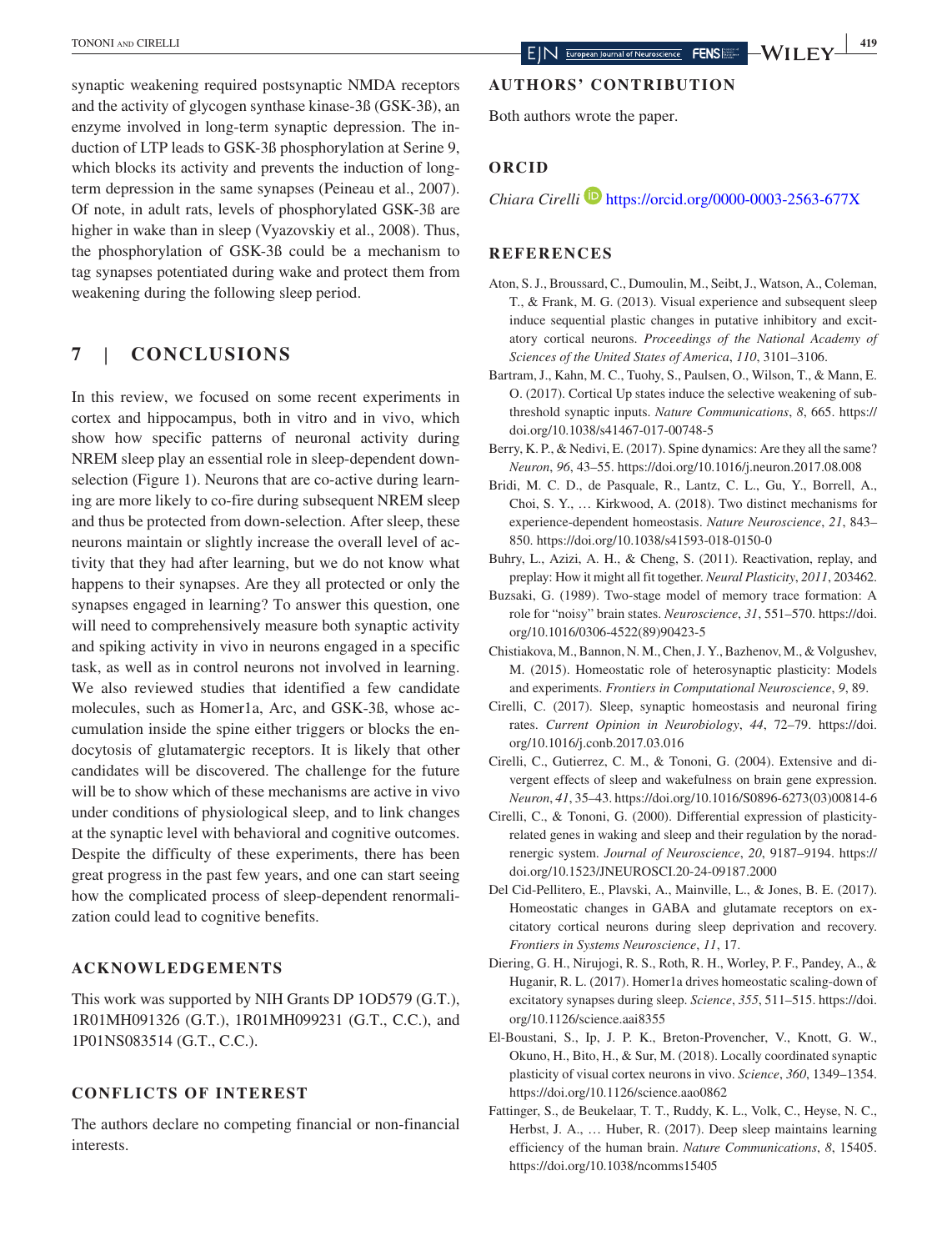**420 WILEY** EIN European Journal of Neuroscience **FENS** 

- Feld, G. B., Weis, P. P., & Born, J. (2016). The limited capacity of sleepdependent memory consolidation. *Frontiers in Psychology*, *7*, 1368.
- Frank, M. G., & Cantera, R. (2014). Sleep, clocks, and synaptic plasticity. *Trends in Neurosciences*, *37*, 491–501. [https://doi.org/10.1016/j.](https://doi.org/10.1016/j.tins.2014.06.005) [tins.2014.06.005](https://doi.org/10.1016/j.tins.2014.06.005)
- Frank, M. G., & Seibt, J. (2018). Sleep and plasticity: Waking from a fevered dream. *Sleep Medicine Reviews*, *39*, 1–2. [https://doi.](https://doi.org/10.1016/j.smrv.2017.12.006) [org/10.1016/j.smrv.2017.12.006](https://doi.org/10.1016/j.smrv.2017.12.006)
- Franken, P., Chollet, D., & Tafti, M. (2001). The homeostatic regulation of sleep need is under genetic control. *Journal of Neuroscience*, *21*, 2610–2621. [https://doi.org/10.1523/](https://doi.org/10.1523/JNEUROSCI.21-08-02610.2001) [JNEUROSCI.21-08-02610.2001](https://doi.org/10.1523/JNEUROSCI.21-08-02610.2001)
- Girardeau, G., Benchenane, K., Wiener, S. I., Buzsaki, G., & Zugaro, M. B. (2009). Selective suppression of hippocampal ripples impairs spatial memory. *Nature Neuroscience*, *12*, 1222–1223. [https://doi.](https://doi.org/10.1038/nn.2384) [org/10.1038/nn.2384](https://doi.org/10.1038/nn.2384)
- Gonzalez-Rueda, A., Pedrosa, V., Feord, R. C., Clopath, C., & Paulsen, O. (2018). Activity-dependent downscaling of subthreshold synaptic inputs during slow-wave-sleep-like activity in vivo. *Neuron*, *97*, 1244–1252 e1245. <https://doi.org/10.1016/j.neuron.2018.01.047>
- Gulati, T., Guo, L., Ramanathan, D. S., Bodepudi, A., & Ganguly, K. (2017). Neural reactivations during sleep determine network credit assignment. *Nature Neuroscience*, *20*, 1277–1284. [https://doi.](https://doi.org/10.1038/nn.4601) [org/10.1038/nn.4601](https://doi.org/10.1038/nn.4601)
- Hashmi, A., Nere, A., & Tononi, G. (2013). Sleep dependent synaptic down-selection (II): Single neuron level benefits for matching, selectivity, and specificity. *Frontiers in Sleep and Chronobiology*, *4*, 144.
- Hayashi-Takagi, A., Yagishita, S., Nakamura, M., Shirai, F., Wu, Y. I., Loshbaugh, A. L., … Kasai, H. (2015). Labelling and optical erasure of synaptic memory traces in the motor cortex. *Nature*, *525*, 333–338.<https://doi.org/10.1038/nature15257>
- Hill, S., Tononi, G., & Ghilardi, M. F. (2008). Sleep improves the variability of motor performance. *Brain Research Bulletin*, *76*, 605–611. <https://doi.org/10.1016/j.brainresbull.2008.02.024>
- Hinton, G. E., Dayan, P., Frey, B. J., & Neal, R. M. (1995). The "wakesleep" algorithm for unsupervised neural networks. *Science*, *268*, 1158–1161. <https://doi.org/10.1126/science.7761831>
- Honjoh, S., de Vivo, L., Okuno, H., Bito, H., Tononi, G., & Cirelli, C. (2017). Higher arc nucleus-to-cytoplasm ratio during sleep in the superficial layers of the mouse cortex. *Frontiers in Neural Circuits*, *11*, 60. <https://doi.org/10.3389/fncir.2017.00060>
- Huang, S., Hokenson, K., Bandyopadhyay, S., Russek, S. J., & Kirkwood, A. (2015). Brief dark exposure reduces tonic inhibition in visual cortex. *Journal of Neuroscience*, *35*, 15916–15920. [https://](https://doi.org/10.1523/JNEUROSCI.1813-15.2015) [doi.org/10.1523/JNEUROSCI.1813-15.2015](https://doi.org/10.1523/JNEUROSCI.1813-15.2015)
- Huber, R., Maki, H., Rosanova, M., Casarotto, S., Canali, P., Casali, A. G., … Massimini, M. (2013). Human cortical excitability increases with time awake. *Cerebral Cortex*, *23*, 332–338.
- Isaac, J. T., Buchanan, K. A., Muller, R. U., & Mellor, J. R. (2009). Hippocampal place cell firing patterns can induce long-term synaptic plasticity in vitro. *Journal of Neuroscience*, *29*, 6840–6850. <https://doi.org/10.1523/JNEUROSCI.0731-09.2009>
- Karbowski, J. (2014). Constancy and trade-offs in the neuroanatomical and metabolic design of the cerebral cortex. *Frontiers in Neural Circuits*, *8*, 9.
- Kim, S. J., & Linden, D. J. (2007). Ubiquitous plasticity and memory storage. *Neuron*, *56*, 582–592. [https://doi.org/10.1016/j.](https://doi.org/10.1016/j.neuron.2007.10.030) [neuron.2007.10.030](https://doi.org/10.1016/j.neuron.2007.10.030)
- Kuhlman, S. J., Olivas, N. D., Tring, E., Ikrar, T., Xu, X., & Trachtenberg, J. T. (2013). A disinhibitory microcircuit initiates critical-period plasticity in the visual cortex. *Nature*, *501*, 543–546. [https://doi.](https://doi.org/10.1038/nature12485) [org/10.1038/nature12485](https://doi.org/10.1038/nature12485)
- Kuhn, M., Wolf, E., Maier, J. G., Mainberger, F., Feige, B., Schmid, H., … Nissen, C. (2016). Sleep recalibrates homeostatic and associative synaptic plasticity in the human cortex. *Nature Communications*, *7*, 12455. <https://doi.org/10.1038/ncomms12455>
- Kukushkin, N. V., & Carew, T. J. (2017). Memory takes time. *Neuron*, *95*, 259–279.<https://doi.org/10.1016/j.neuron.2017.05.029>
- Ly, J. Q. M., Gaggioni, G., Chellappa, S. L., Papachilleos, S., Brzozowski, A., Borsu, C., … Vandewalle, G. (2016). Circadian regulation of human cortical excitability. *Nature Communications*, *7*, 11828. <https://doi.org/10.1038/ncomms11828>
- Mackiewicz, M., Paigen, B., Naidoo, N., & Pack, A. I. (2008). Analysis of the QTL for sleep homeostasis in mice: Homer1a is a likely candidate. *Physiological Genomics*, *33*, 91–99. [https://doi.org/10.1152/](https://doi.org/10.1152/physiolgenomics.00189.2007) [physiolgenomics.00189.2007](https://doi.org/10.1152/physiolgenomics.00189.2007)
- von der Malsburg, C. (1973). Self-organization of orientation sensitive cells in the striate cortex. *Kybernetik*, *14*, 85–100. [https://doi.](https://doi.org/10.1007/BF00288907) [org/10.1007/BF00288907](https://doi.org/10.1007/BF00288907)
- Maret, S., Dorsaz, S., Gurcel, L., Pradervand, S., Petit, B., Pfister, C., … Tafti, M. (2007). Homer1a is a core brain molecular correlate of sleep loss. *Proceedings of the National Academy of Sciences of the United States of America*, *104*, 20090–20095. [https://doi.](https://doi.org/10.1073/pnas.0710131104) [org/10.1073/pnas.0710131104](https://doi.org/10.1073/pnas.0710131104)
- Nabavi, S., Fox, R., Proulx, C. D., Lin, J. Y., Tsien, R. Y., & Malinow, R. (2014). Engineering a memory with LTD and LTP. *Nature*, *511*, 348–352. <https://doi.org/10.1038/nature13294>
- Nere, A., Hashmi, A., Cirelli, C., & Tononi, G. (2013). Sleep-dependent synaptic down-selection (I): Modeling the benefits of sleep on memory consolidation and integration. *Frontiers in Neurology*, *4*, 143.
- Niethard, N., Burgalossi, A., & Born, J. (2017). Plasticity during sleep is linked to specific regulation of cortical circuit activity. *Frontiers in Neural Circuits*, *11*, 65. <https://doi.org/10.3389/fncir.2017.00065>
- Norimoto, H., Makino, K., Gao, M., Shikano, Y., Okamoto, K., Ishikawa, T., … Ikegaya, Y. (2018). Hippocampal ripples down-regulate synapses. *Science*, *359*, 1524–1527. [https://doi.org/10.1126/science.](https://doi.org/10.1126/science.aao0702) [aao0702](https://doi.org/10.1126/science.aao0702)
- Oja, E. (1982). A simplified neuron model as a principal component analyzer. *Journal of Mathematical Biology*, *15*, 267–273. [https://doi.](https://doi.org/10.1007/BF00275687) [org/10.1007/BF00275687](https://doi.org/10.1007/BF00275687)
- Okuno, H., Akashi, K., Ishii, Y., Yagishita-Kyo, N., Suzuki, K., Nonaka, M., … Bito, H. (2012). Inverse synaptic tagging of inactive synapses via dynamic interaction of Arc/Arg3.1 with CaMKIIbeta. *Cell*, *149*, 886–898. <https://doi.org/10.1016/j.cell.2012.02.062>
- Olcese, U., Esser, S. K., & Tononi, G. (2010). Sleep and synaptic renormalization: A computational study. *Journal of Neurophysiology*, *104*, 3476–3493.<https://doi.org/10.1152/jn.00593.2010>
- Peineau, S., Taghibiglou, C., Bradley, C., Wong, T. P., Liu, L., Lu, J., … Collingridge, G. L. (2007). LTP inhibits LTD in the hippocampus via regulation of GSK3beta. *Neuron*, *53*, 703–717. [https://doi.](https://doi.org/10.1016/j.neuron.2007.01.029) [org/10.1016/j.neuron.2007.01.029](https://doi.org/10.1016/j.neuron.2007.01.029)
- Puentes-Mestril, C., & Aton, S. J. (2017). Linking network activity to synaptic plasticity during sleep: Hypotheses and recent data. *Frontiers in Neural Circuits*, *11*, 61. [https://doi.org/10.3389/](https://doi.org/10.3389/fncir.2017.00061) [fncir.2017.00061](https://doi.org/10.3389/fncir.2017.00061)
- Rasch, B., & Born, J. (2013). About sleep's role in memory. *Physiological Reviews*, *93*, 681–766.<https://doi.org/10.1152/physrev.00032.2012>